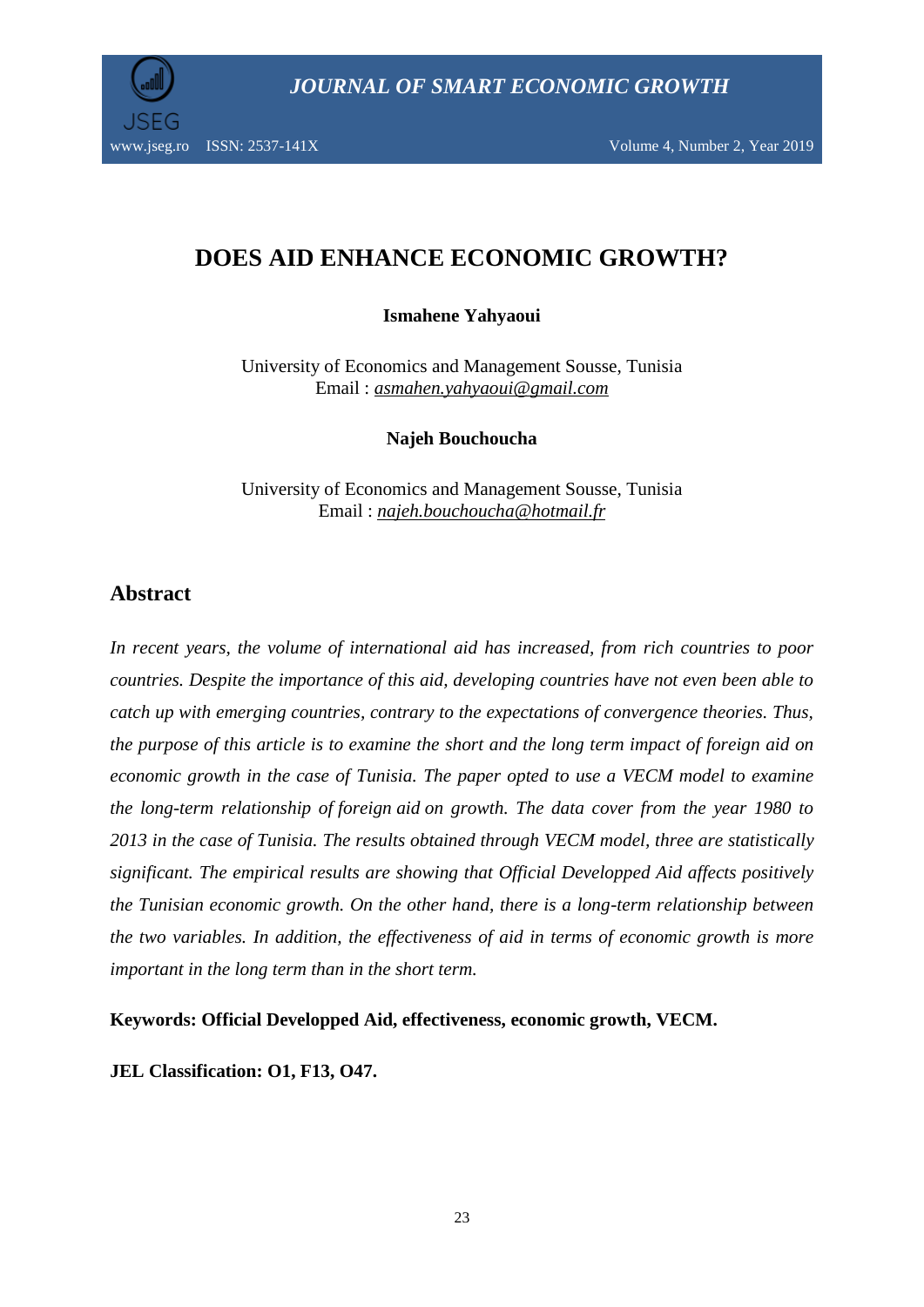

www.jseg.ro ISSN: 2537-141X Volume 4, Number 2, Year 2019

# **1. Introduction**

To reduce unemployment and ensure economic growth, investments are increasing and they hold great importance to the government. Its funding is through domestic savings, if sufficient, or by external financing, in case of its failure. This last category is made for developed countries by debt and the developing countries by debt and foreign aid.

According to the Development Assistance Committee (DAC) of the OECD, aid is a statistic. It represents all donations and loans at sufficiently favorable terms (net of principal repayments) to specified countries, granted by public bodies in the pursuit of objectives of economic development and improvement of living conditions including excluding military activities. Thus, ODA has a moral aspect. It is considered as an act of international solidarity. It is a moral duty to compensation, under which a significant effort, in terms of percentage of GDP, was expected from donor countries.

The aid aims to stimulate growth in developing countries to extract poverty. But poor countries are mainly characterized by low capital stock. So, if help finances investment in these countries, it increases their capital stock. The production"s capacity is proportional to the capital stock, while assistance will promotes economic growth in the countries in difficulty, and hence global development.

Thus, the aid becomes the largest program of humanity. Today, the underdeveloped countries have varied and enormous contributions in foreign aid. Either in the form of loans and/or grants, ODA has financed many projects and programs in developing countries, in multiple areas: education, health, infrastructure...

Nevertheless, the controversy multiply around the positive impact of ODA on growth. In this context, there are three theories that oppose this regard: The first shows the existence of a positive relationship to the extent that aid increases investment and capital stock, finance investment. Also, ODA transmitted technology and knowledge from rich countries to poor countries.

The second relationship is conditional. Indeed, under certain circumstances, aid can stimulate growth. Among these conditions, we can distinguish the characteristics of the recipient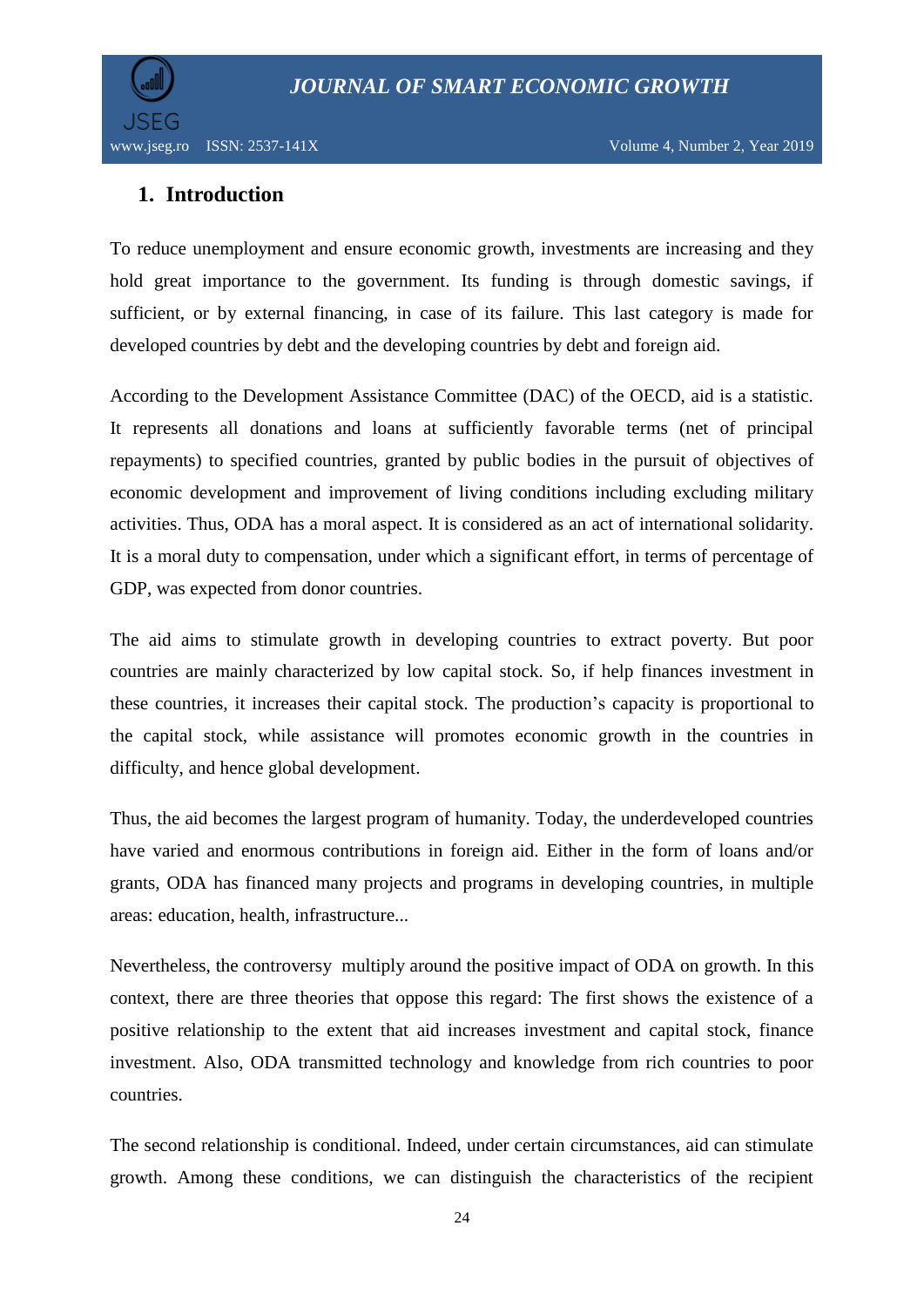

www.jseg.ro ISSN: 2537-141X Volume 4, Number 2, Year 2019

country and the practices and procedures of donors, On the other hand, the third relationship is negative (or absent). Here, the aid only increases corruption, deteriorates the quality of governance. ODA is necessarily absorbed in limousines and presidential palaces.

From today, Tunisia is unable to catch up with GDP levels seen in developed countries. The various partnerships and agreements, especially with the European Union and international aid have alternated, without real impact on its levels of development.

Indeed, Tunisia's GDP per capita (current US \$) decreased in recent years from 4,342.676 in 2008 to 4,197.528 in 2012 despite the fact that net ODA received per capita (constant US dollars) greatly increased during this period from 36.302 to 94.365. The questions that arise are: why this deterioration of growth? And what is the effect of development aid on economic growth in the case of Tunisia?

So, in this framework, we try to elaborate theoretically and empirically the effectiveness of the international Aid in the case of Tunisia, using the software EVIEWS 8.

The majority of previous studies focus on short-term relationship, using the static model or the dynamic model but they neglected to examine the relationship between foreign aid and economic growth in the long-term run. Precisely, this work attempts to fill this gap by granting any major importance to the analysis of this long-term relationship (cointegration), which is our major expansion. In this context, we will study the long-term relationship between ODA and economic growth in the case of Tunisia for the period 1980-2013.

The rest of the document is organized as follows. Section 2 presents a review of the literature. Then, the paper presents the methodology used and results in section 3. The last section of the paper provides a conclusion.

## **2. Literature Survey**

Controversies multiply around the effectiveness of foreign aid. (Sachs (2004) and Stiglitz (2002) argue that aid is positively correlated to growth. It contributed to the reduction of poverty. According to them, the abundant country of aid would have held even worse results. However, aid enhances economic growth as it increases savings and the stock of capital and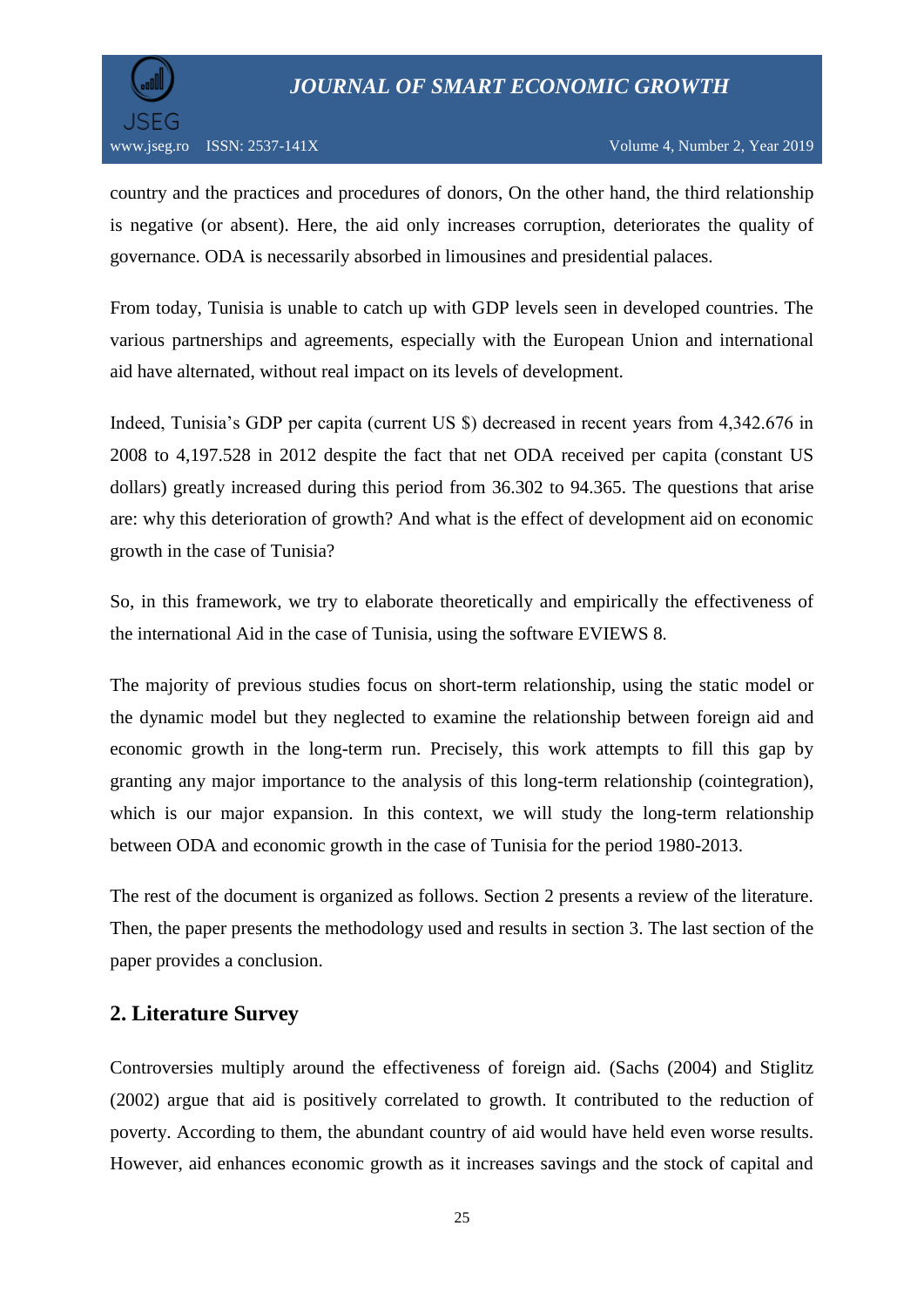



finance investment. In addition, it increases worker productivity and transmitted technology and knowledge between poor and rich countries. However, diminishing returns remains ambiguous, if aid increases.

Similarly, Moolio and Kong (2016) showed that foreign aid has a positive long-term effect on economic growth in the case of four countries (Cambodia, Laos, Myanmar, Vietnam) in the region of ASEAN.

In the same context, Arndt et al. (2015) confirmed the effectiveness of foreign aid in terms of economic growth. Arndt et al. (2015) have focused on the role of international aid on immediate sources of growth: they have shown that development aid stimulates economic growth, promotes structural change, improves social indicators and reduces poverty.

However, other economists show the existence of a negative correlation between these two variables. Indeed, Peter Bauer is the pioneer of this thesis, arguing that the aid has a deterrent effect on investment; it influences the private sector and hinders development. In Other research Mosley (1980) shows that there is no correlation between these two variables. The negative effect is mainly explained by the fact that aid is absorbed into limousines and presidential palaces, it encourages corruption.

Similarly, ODA leads to currency appreciation, reduces the profitability of the production of tradable goods, and negatively affect agricultural prices and producers incomes. In addition, aid can reduce savings, whether individuals (effect on the interest rate) or public and can increase the bad governments. What may persist bad economic policies and delay reforms.

Looking at the long-run relationship between economic growth and foreign aid, Mallik (2008) found that there is a long-term negative relationship between real GDP per capita and aid as a percentage of GDP, in the case of the six poorest and most aid-dependent African countries (Central African Republic, Malawi, Mali, Niger, Sierra Leone and Togo). Similarly, in the case of Egypt, Abd El Hamid Ali (2013) has shown that foreign aid is negatively and significantly correlated with short- and long-term economic growth.

While a third group of researchers claims that the relationship between these two variables is conditional. Indeed, some economists, such as Kaufmann and Pritchet (1997), argue that the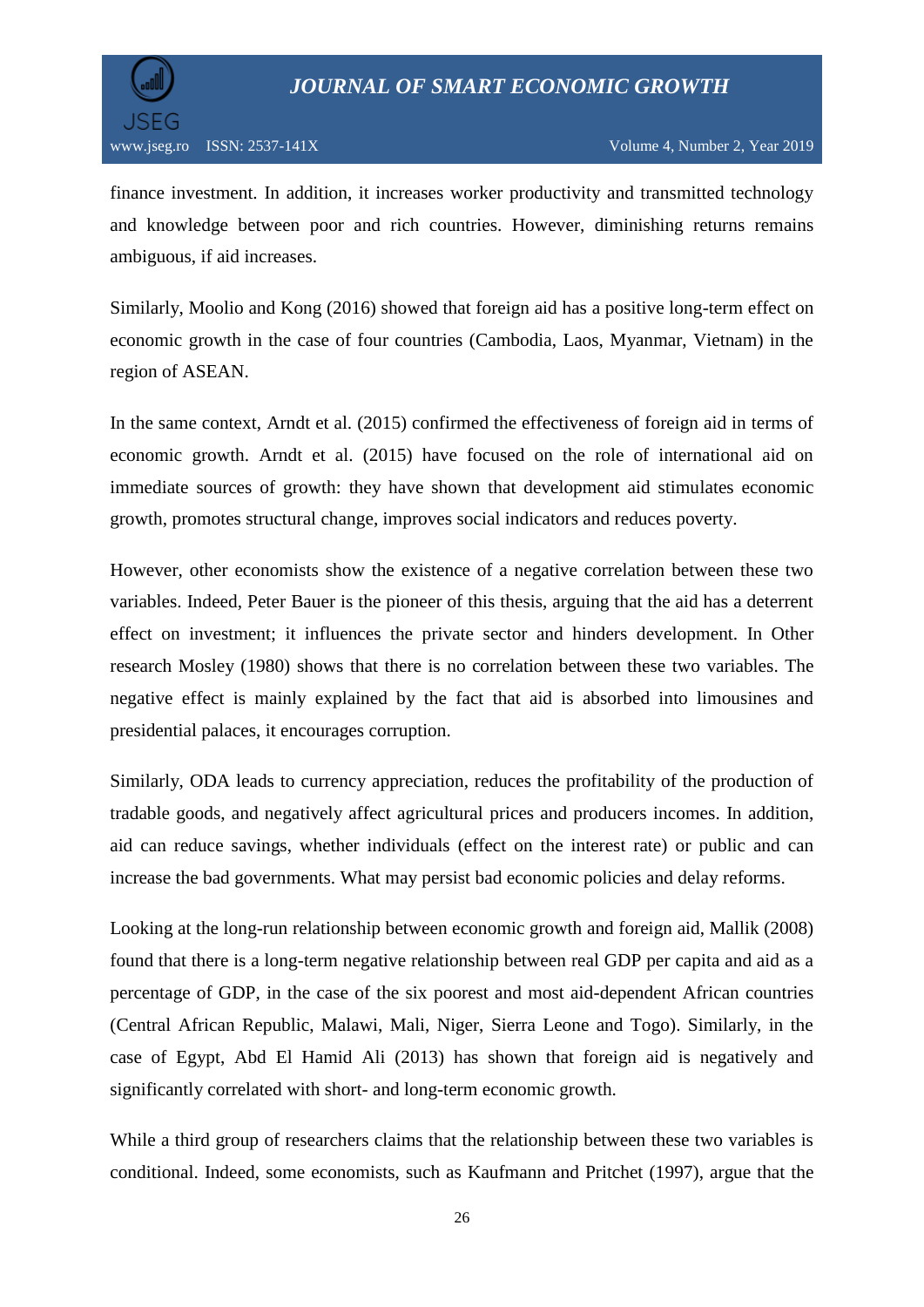

www.jseg.ro ISSN: 2537-141X Volume 4, Number 2, Year 2019

World Bank"s projects have a better performance in countries where civil liberties were more respected. As well, in the same context, Burnside and Dollar (1997, 2000a) have shown that the effectiveness of foreign aid depends on the quality of economic policies. These authors used a policy variable that depends on open trade, inflation and the budget deficit. In this context, Burnside and Dollar (2000) and Collier and Dollar (2002) affirm that the effectiveness of aid is conditional on the quality of economic policies, the quality of governance. Also, there are other factors that influence the effectiveness of aid as: vulnerability to external shocks, the socio-political system, the volatility of aid flows and the absorption capacity.

Indeed, Amprou and Chauvet (2004) show that economic growth in vulnerable countries may feel twice shocks which the first is direct, while the second is indirect through their influence on the quality of economic policies. So the effectiveness of aid is higher in countries suffering from shock even if they have poor policies.

About post-conflict situations, Collier and Hoeffler (2002) argue that these periods may approve two contradictory situations: first, rebuilding the country and with the logical collapse of wages, aid effectiveness decreases on the other hand, weak governments during these periods weakens efficiency. In addition, there are other circumstances such as export price shocks (Collier and Dehn 2001), climate disruption and the terms of trade (Guillaumont and Chauvet 2001), the quality of policies and institutions...

Similarly, practices and procedures of donors may also condition the aid-growth relationship. However, multilateral aid could be more effective than bilateral aid, and tied aid is supposed to be more productive than untied aid. In addition, donor programs are less effective if they set up a large bureaucracy.

We can say then that the direct relationship between aid and economic growth is not decided. So, some conditions remain crucial for the effectiveness of aid like the quality of governance.

## **3. Methodology and Results**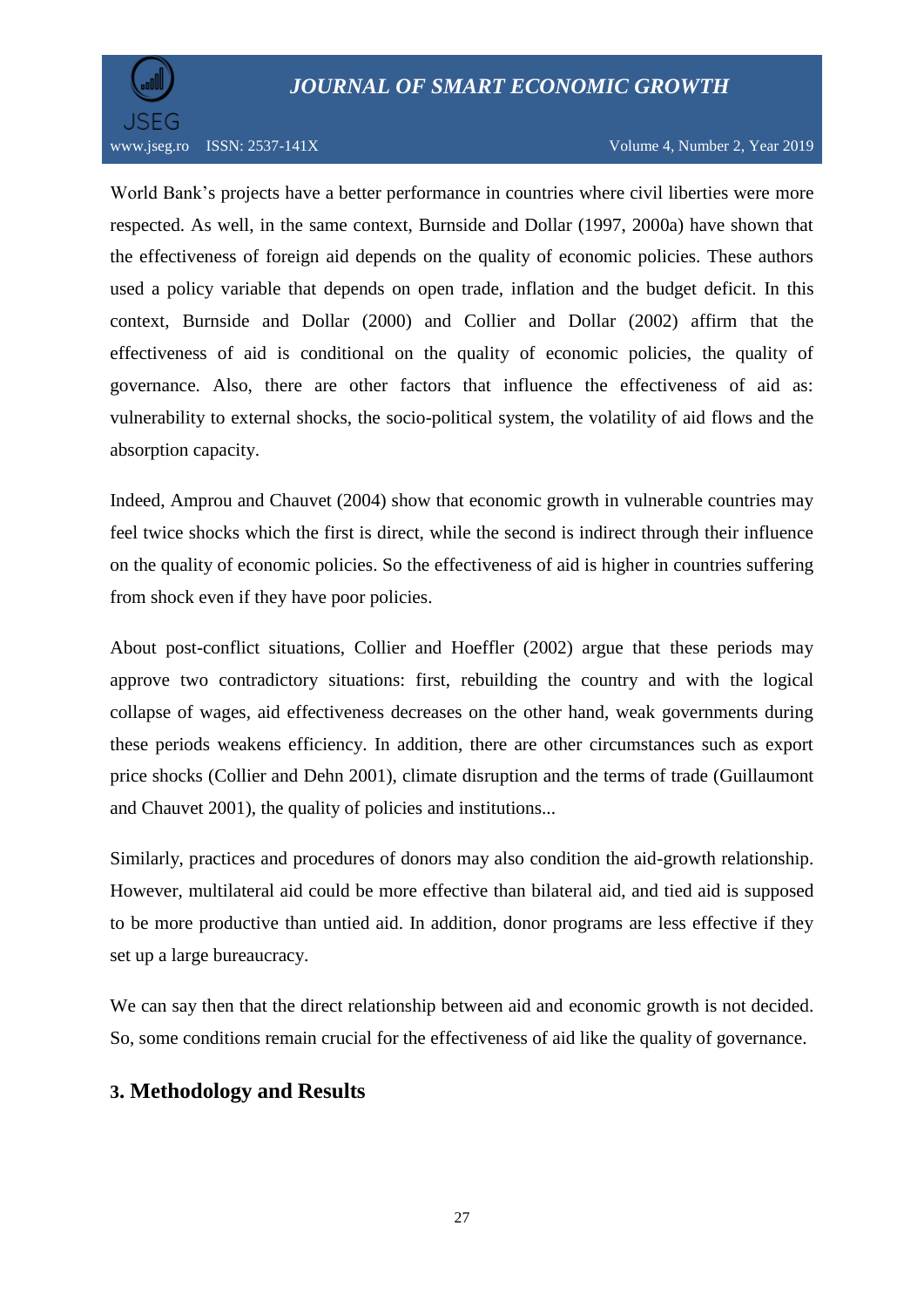

Various methods have been used to understand the effectiveness of ODA in terms of economic growth. The authors neglected the long-term relationship, in this context we focus on the long-term relationship by using the Johansen model and the VECM model.

## **3.1. Model and choice of variables:**

From a methodological point of view, we choose to evaluate the effectiveness of development assistance in terms of economic growth in the case of Tunisia. The data are obtained from the database of the World Development Indicators of the World Bank in 2013. Then, the equation to be studied is as follows:

## $Y_{it} = \tau_0 + \varphi_1 o da_{it} + \varphi_3 m 2_{it} + \varphi_4 o pen_{it} + \varphi_5 inf_{it} + \varphi_6 pop_{it} + \pi_{it} (1)$

With:  $Y_{it}$ : Per capita growth rates (Burnside and Dollar, 2000), **oda**<sub>it</sub>: Aid net received by resident divided by the GDP per capita (McGillivray et al., 2006), *open*: the trade opening that is measured by the sum of export and import relative to GDP (%) (McGillivray et al., 2006; Gries et al., 2009),  $M2_{it}$ : The money supply (M2) divided by the interior product gross which measures the financial depth ) (Burnside and Dollar, 2000),  $pop_{it}$ : the population growth (annual%) (Ekanayake and Chatrna, 2010) which is a proxy for the labor force related to GDP (%) (McGillivray et al., 2006, Gries et al., 2009),  $inf_{it}$ : the Consumer Price Index (McGillivray et al., 2006),  $\pi_{it}$ : The term of error  $\tau_0$ : The constant

The estimation of our model goes first by studying the short term relationship between aid and economic growth. Then we will study the long-term relationship between the two variables by applying the cointegration test.

#### **3.2. Results**

#### **3.2.1. Determination of the number of lags**

The choice of the optimum number of lags involves estimating our VAR (p) in order to find the order "p" between "0" and a certain order, which minimizes the Akaike criteria (AIC) and Schwartz criteria (SC). So, we estimate our VAR in several models ranging VAR with a '0'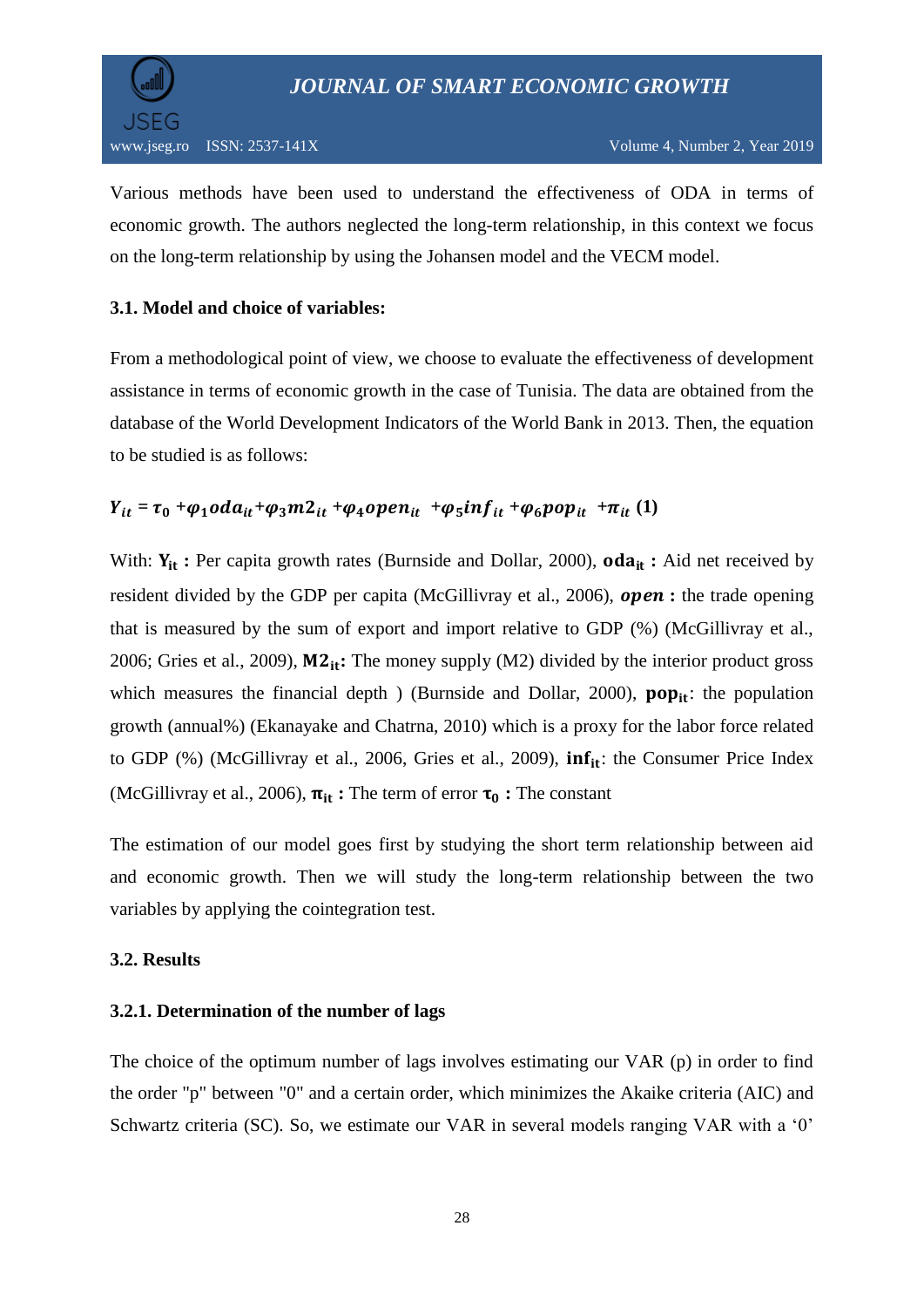



lag to "2" lags. So we can say that the number of lags is equal to '2', as shown in the following table:

#### **Table 1: Determination of the number of lags**

| Lag      | <b>AIC</b>   | <b>SC</b>    |
|----------|--------------|--------------|
| $\bf{0}$ | $-12.17815$  | $-11.90332$  |
|          | $-28.49764$  | $-26.57386$  |
|          | $-31.66392*$ | $-28.09119*$ |

\* indicates lag order selected by the criterion

#### **3.2.2. Long term relationship**

In order to study the long-term relationship, we Apply, first, the stationarity test for each variable, which is usually manifested by the Unit Root test.

|      | <b>Stationarity in level</b> |             | <b>Stationarity in first</b> |
|------|------------------------------|-------------|------------------------------|
|      |                              |             | difference                   |
|      | trend and intercept          | intercept   | trend and intercept          |
| oda  | $-2.370737$                  | $-1.903790$ | $-6.372446*$                 |
|      | 0.3877                       | 0.3269      | 0.0000                       |
| Y    | $-1.941737$                  | 0.099183    | $-5.770191*$                 |
|      | 0.6128                       | 0.9614      | 0.0002                       |
| open | $-2.781128$                  | $-1.788479$ | $-5.408887*$                 |
|      | 0.2128                       | 0.3802      | 0.0005                       |
| m2   | $-2.207162$                  | $-0.385316$ | $-3.891880*$                 |
|      | 0.4715                       | 0.9012      | 0.0228                       |
|      |                              |             |                              |

#### **Table 2: Unit root test results**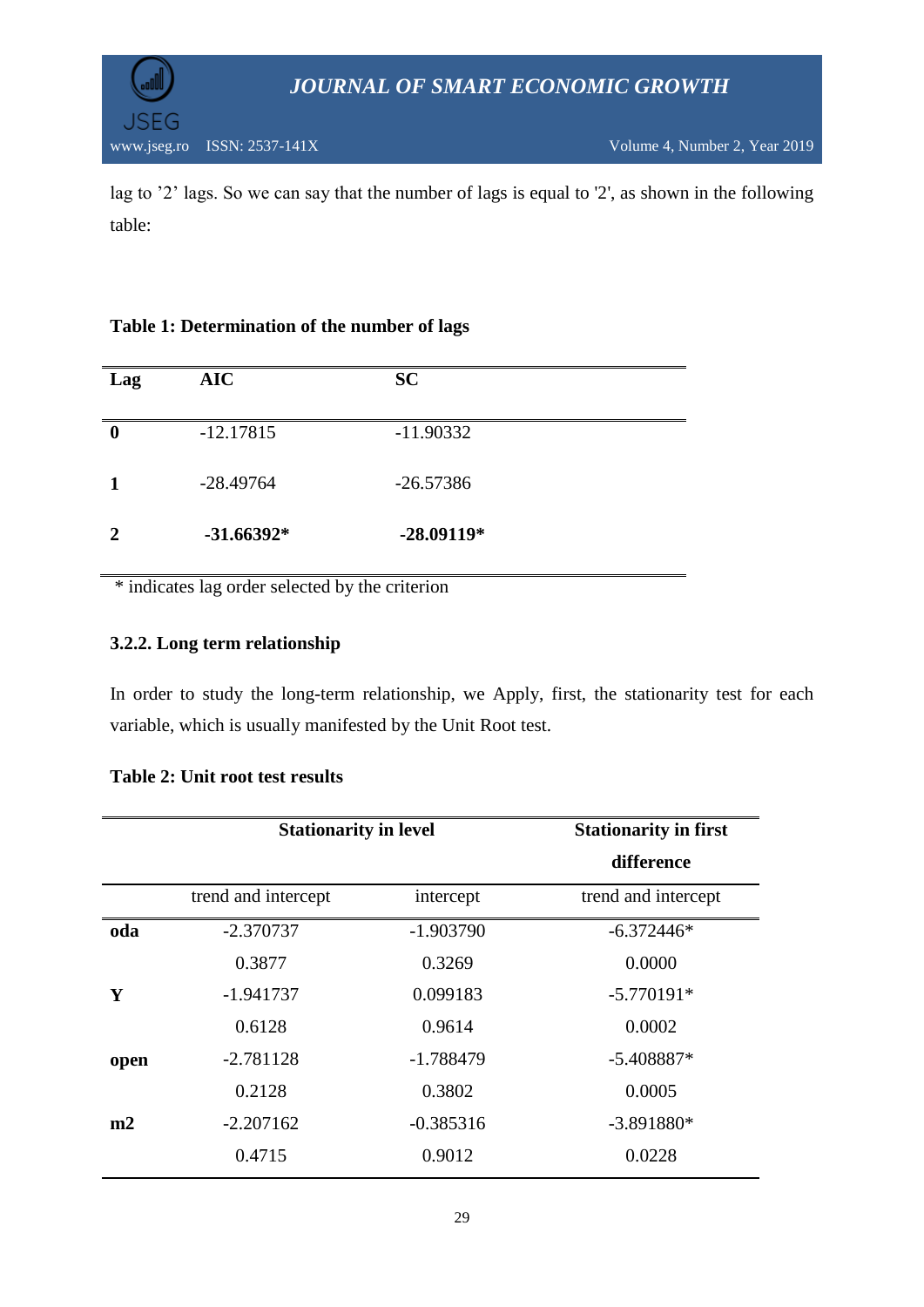| www.jseg.ro | ISSN: 2537-141X |             | Volume 4, Number 2, Year 2019 |  |
|-------------|-----------------|-------------|-------------------------------|--|
|             |                 |             |                               |  |
| pop         | $-1.341578$     | $-2.100034$ | $-4.473264*$                  |  |
|             | 0.8604          | 0.2459      | 0.0058                        |  |
| inf         | $-2.513943$     | $-0.193904$ | $-9.503045*$                  |  |
|             | 0.3197          | 0.9295      | 0.0000                        |  |
|             |                 |             |                               |  |

Values in parentheses are probability: \* significance at 5%

According to this table all variables are not stationary in level (not for DS). However, there are stationary in the first difference.

Second, Testing the long-term relationship"s existence or not in our model is based on the Trace Statisctic and Max-Eigen Statisctic, as shown in the following table:

This is to check the cointegration test of Johansen (1988) based on the criterion of the value of the trace and of the proper value.

The hypothesis test is formulated as follows:

-If the statistic of the trace is greater than the value criticized then one rejects H0 therefore there exists at least one cointegration relation.

- If the trace statistic is less than the critiqued value, then H0 is accepted so there is no cointegration relationship.

For a significance level of 5%, the null hypothesis placing the existence of cointegrating relationship between the variables of the model is accepted if the value of the trace (TR) is less than the critical value tabulated. However, if the value of the trace is greater than its critical value, then there is no cointegration relation between the variables.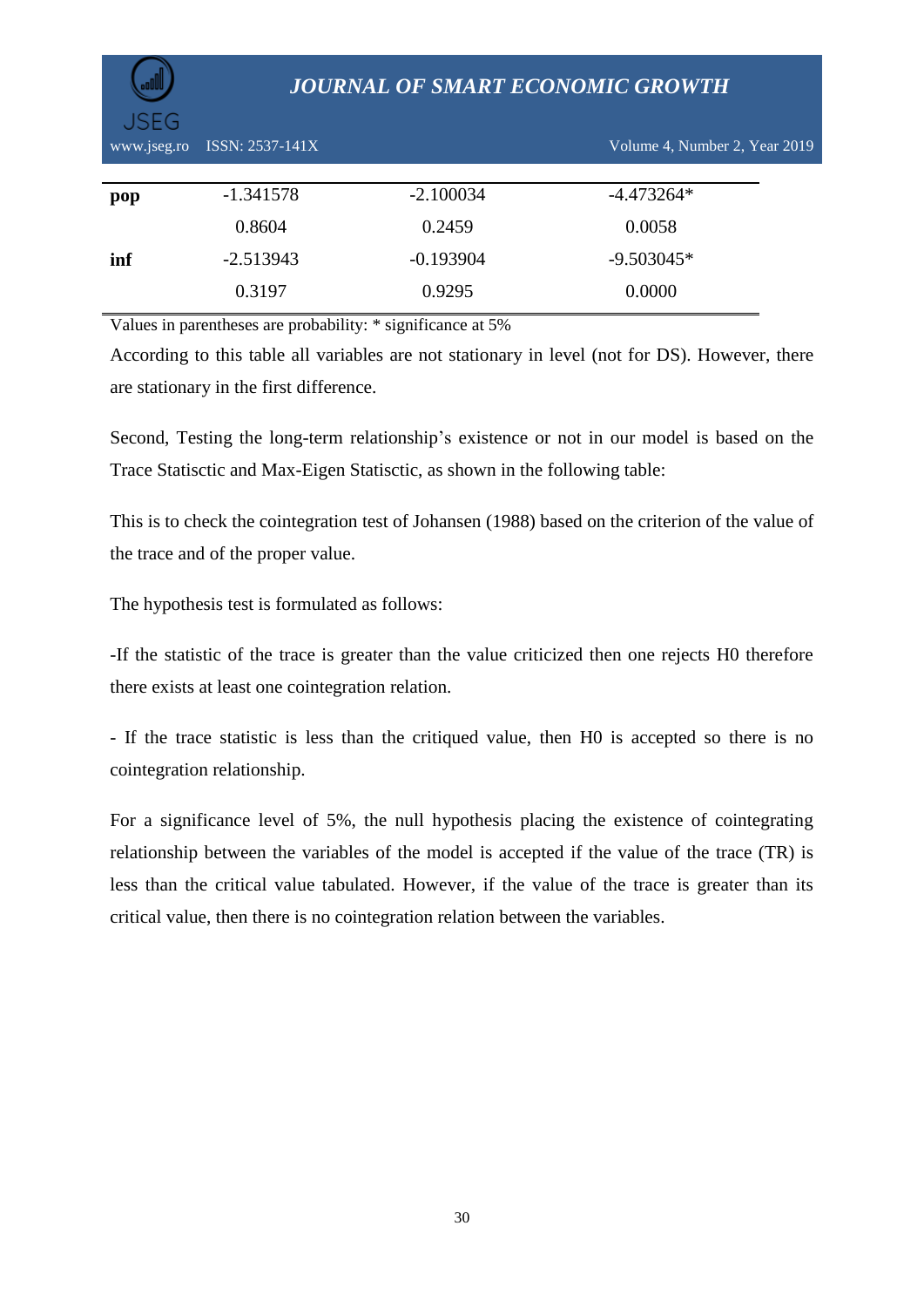

#### **3.2.3. Test results**

#### **Table 3: Cointegration test results**

| No. of $CE(s)$ | Eigenvalue | <b>Trace Statistic</b> | $Prob.**$ | Max-Eigen | $Prob.**$ |
|----------------|------------|------------------------|-----------|-----------|-----------|
| None $*$       | 0.893032   | 201.6259               | (0.0000)  | 71.52711  | (0.0000)  |
| At most $1 *$  | 0.803843   | 130.0988               | (0.0000)  | 52.12281  | (0.0001)  |
| At most $2 *$  | 0.764033   | 77.97595               | (0.0000)  | 46.20996  | (0.0001)  |
| At most $3 *$  | 0.477794   | 31.76599               | (0.0293)  | 20.79018  | (0.0557)  |
| At most $4$    | 0.259999   | 10.97581               | (0.2130)  | 9.635308  | (0.2370)  |
| At most 5      | 0.041025   | 1.340498               | (0.2469)  | 1.340498  | (0.2469)  |

Trace test indicates 1 cointegratingeqn(s) at the 0.05 level

Max-eigenvalue test indicates 1 cointegratingeqn(s) at the 0.05 level

\* denotes rejection of the hypothesis at the 0.05 level

\*\*MacKinnon-Haug-Michelis (1999) p-values

We conclude that the trace and the intrinsic value that is below the tabulated value at the 5% level indicates that there is one (1) cointegration relationship. Given the existence of cointegration relationship, we can then estimate the vector error correction model (VECM).

#### **3.2.4. Identification of the cointegration relationship**

The identification of the cointegration relationship between the variables is shown by the econometric estimation by LS (Least Square) which tends to assess the true impact of the exogenous variable on the endogenous variable in the long-term relationship.

#### **Table 4: OLS model results**

| Variable | Coefficient  |
|----------|--------------|
| Oda      | 0.032839**   |
|          | 0.0498       |
| Inf      | $-0.020259*$ |
|          | 0.0708       |
| m2       | 0.423048***  |
|          | 0.0060       |
|          |              |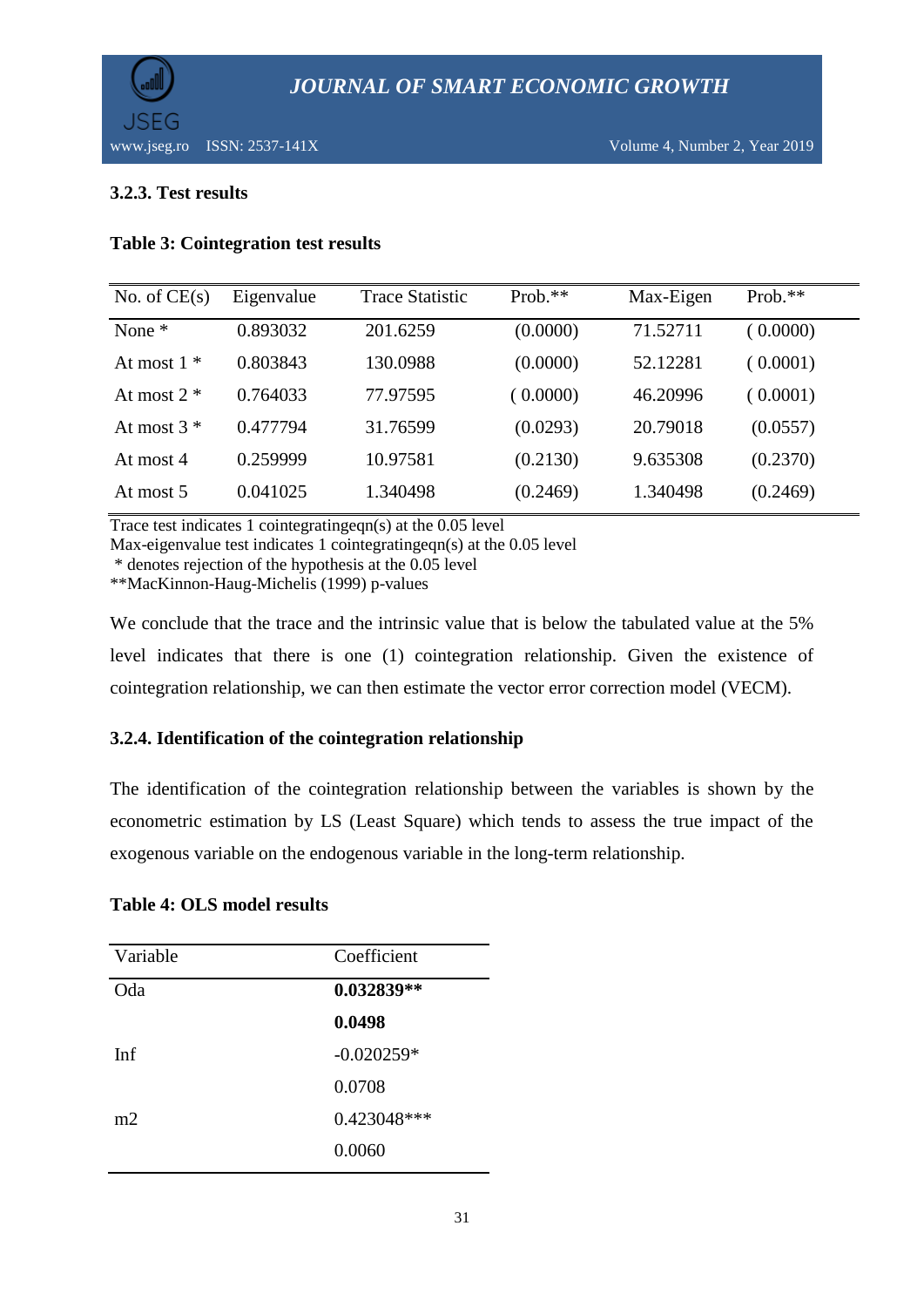

www.jseg.ro ISSN: 2537-141X Volume 4, Number 2, Year 2019

| <b>Open</b>                 | $0.074053**$   |
|-----------------------------|----------------|
|                             | 0.0397         |
| Pop                         | 1.472176***    |
|                             | 0.0091         |
| $\mathcal{C}_{\mathcal{C}}$ | $-17.01598***$ |
|                             | 0.0053         |
| R-squared                   | 0.935917       |
| <b>Adjusted R-squared</b>   | 0.924473       |
| F-statistic                 | 81.78619       |
|                             |                |

In Tunisia, ODA is positively and significantly correlated with economic growth. In fact, a 1% increase in ODA will lead to 0.032839 increase economic growth. This confirms the ideas of Sachs (2004).

#### **3.2.5. Causality test**

#### **Table 5: causality test results**

| <b>Null Hypothesis:</b> | <b>Obs</b> | <b>F-Statistic</b> | Prob.   |
|-------------------------|------------|--------------------|---------|
| oda does not cause Y    | 35         | 2.79781            | 0.0769  |
| Y does not cause oda    |            | 1.25843            | 1.88398 |

By applying the Granger causality test, we can synthesize as shown in the table below that the causal relationship between economic growth and ODA is unidirectional for the case of Tunisia. Indeed, we find that the null hypothesis (H0) that "Y" does not cause "ODA" is accepted (probability> 0.05). However, the null hypothesis (H0) that "apd" does not cause "Y" is rejected at the 5% level, Which explains that "apd" causes "Y", so this is a unidirectional causality.

This relationship is prejudged because aid flows are intended principally to improve the economic growth: poverty reduction, improvement of infrastructure, reducing unemployment, increasing investment...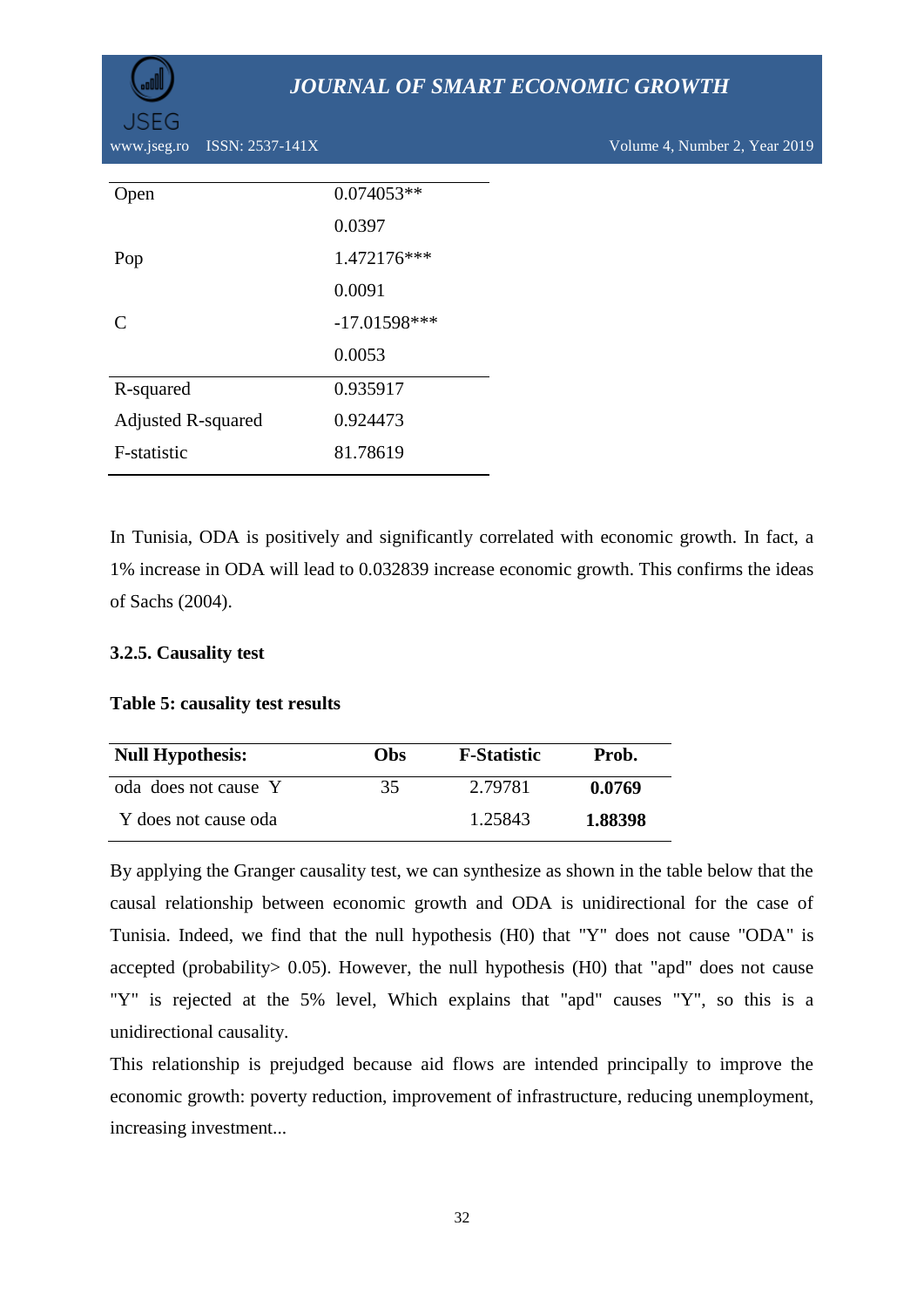

### **3.2.6. Estimation VECM model**

**Table 6: Heteroscedasticity test**

| <b>Heteroscedasticity Test: Breusch-Pagan-Godfrey</b> |          |                     |        |  |
|-------------------------------------------------------|----------|---------------------|--------|--|
| <b>F</b> -statistic                                   | 0.368312 | Prob. $F(3,30)$     | 0.7764 |  |
| Obs*R-squared                                         | 1.207777 | Prob. Chi-Square(3) | 0.7511 |  |
| <b>Scaled explained SS</b>                            | 1.120669 | Prob. Chi-Square(3) | 0.7721 |  |

According to the test Breusch-Pagan-Godfrey, 0.7764 the probability is greater than 5%, hence we accept the null hypothesis of homoscedasticity residues or error terms.

| Long term relationship  |             |  |  |
|-------------------------|-------------|--|--|
| $PIB(-1)$               | 1.000000    |  |  |
| $ODA(-1)$               | $0.275451*$ |  |  |
|                         | (0.06692)   |  |  |
| $INF(-1)$               | $-4.107836$ |  |  |
|                         | (2.20286)   |  |  |
| $M2(-1)$                | $-0.860898$ |  |  |
|                         | (0.54895)   |  |  |
| $OUV(-1)$               | $-0.193601$ |  |  |
|                         | (0.49961)   |  |  |
| $POP(-1)$               | 15.39342    |  |  |
|                         | (7.66208)   |  |  |
| $\mathcal{C}$           | $-234.5227$ |  |  |
| Ajustment parameter     | $-0.059727$ |  |  |
|                         | (0.03038)   |  |  |
| Short term relationship |             |  |  |
| $D(PIB(-1))$            | $-0.373479$ |  |  |
|                         | (0.20149)   |  |  |
| $D(PIB(-2))$            | 0.041086    |  |  |
|                         | (0.21216)   |  |  |

#### **Table 7 : VECM model results**

l,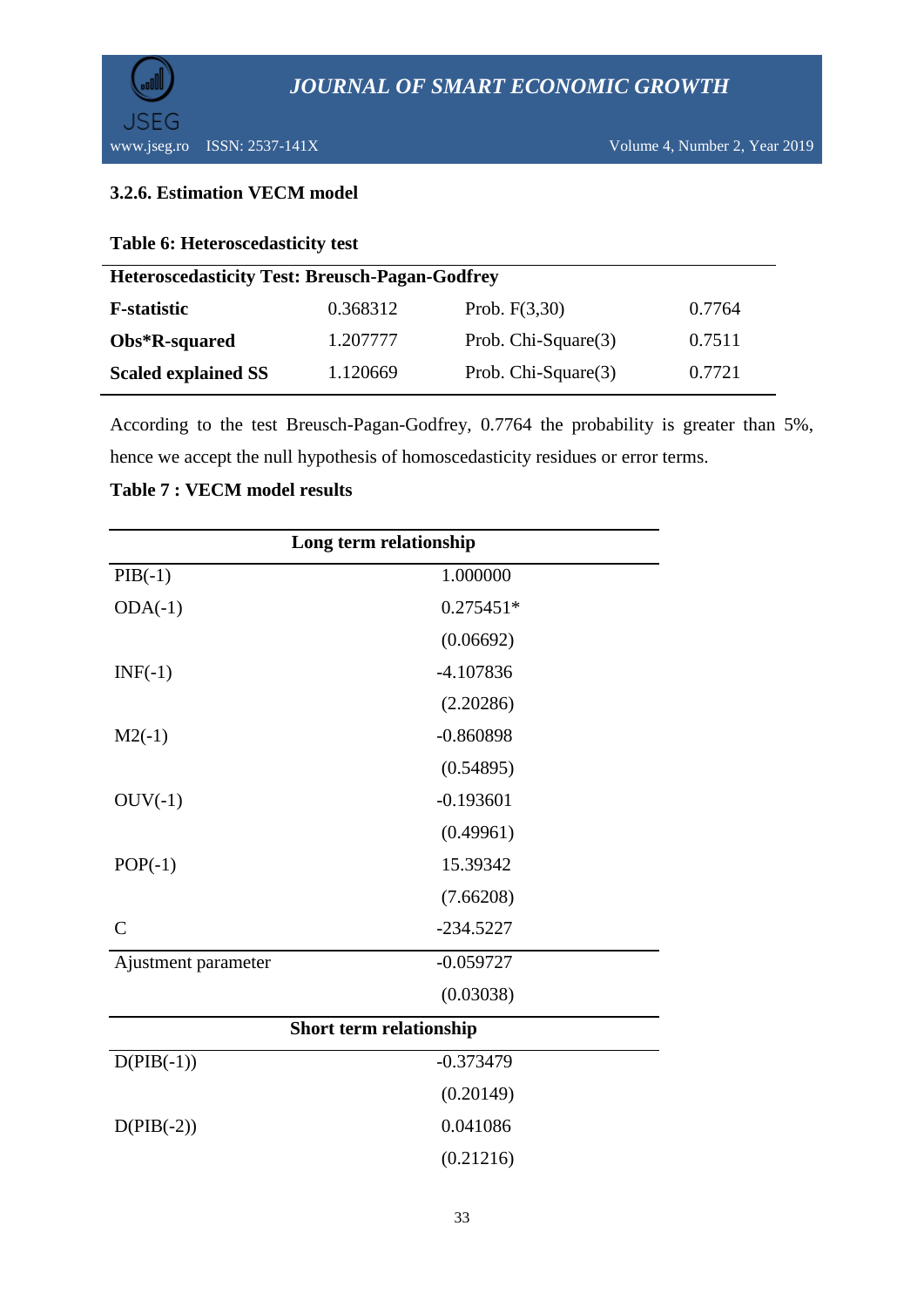| <b>ISSN:</b> $2\overline{537-141}X$<br>www.jseg.ro |              | Volume 4, Number 2, Year 2019 |
|----------------------------------------------------|--------------|-------------------------------|
| $D(ODA(-1))$                                       | 0.025338**   |                               |
|                                                    | (0.01236)    |                               |
| $D(ODA(-2))$                                       | $0.002647**$ |                               |
|                                                    | (0.01348)    |                               |
| $D(\text{INF}(-1))$                                | $-0.075371$  |                               |
|                                                    | (0.49292)    |                               |
| $D(\text{INF}(-2))$                                | $-0.568858$  |                               |
|                                                    | (0.51389)    |                               |
| $D(M2(-1))$                                        | $-0.324477$  |                               |
|                                                    | (0.12798)    |                               |
| $D(M2(-2))$                                        | $-0.116756$  |                               |
|                                                    | (0.14921)    |                               |
| $D(OUV(-1))$                                       | 0.025744*    |                               |
|                                                    | (0.05895)    |                               |
| $D(OUV(-2))$                                       | 0.127875*    |                               |
|                                                    | (0.06450)    |                               |
| $D(POP(-1))$                                       | $-0.326580$  |                               |
|                                                    | (9.02632)    |                               |
| $D(POP(-2))$                                       | $-4.720670$  |                               |
|                                                    | (8.97838)    |                               |
| $\mathsf{C}$                                       | $0.142063**$ |                               |
|                                                    | (0.04741)    |                               |
| R-squared                                          | 0.616932     |                               |
| Adj. R-squared                                     | 0.323997     |                               |
| F-statistic                                        | 2.106039     |                               |
|                                                    |              |                               |

The opening trade (open) is positively and significantly correlated with the economic growth, in the short-term. This means that in the short term, liberalization will facilitate the transfer of technologies witch improve the productivity; it therefore has a positive impact on economic growth (Tiba et al (2015)).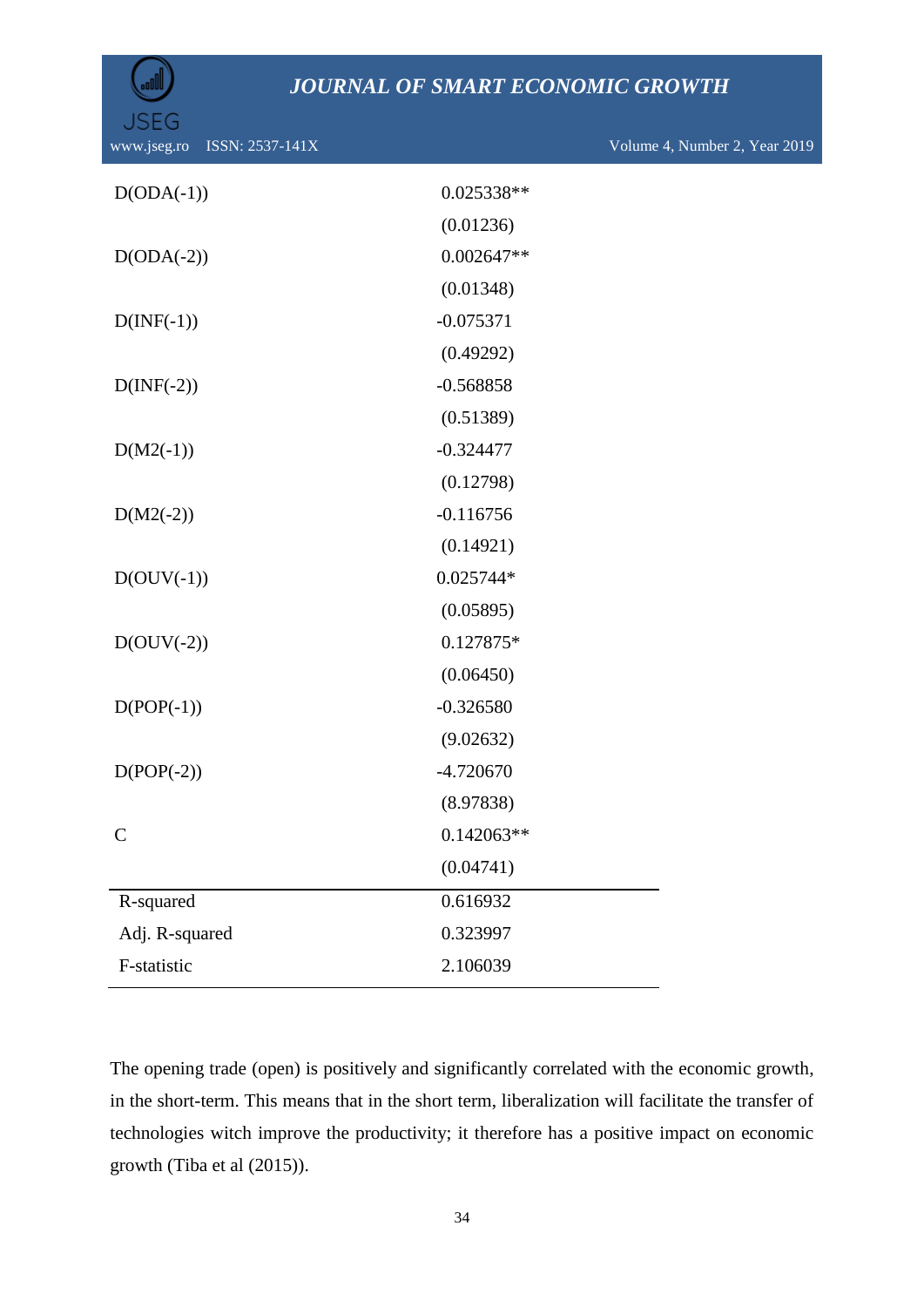

For the others variables (pop, inf) are not significantly correlated with the economic growth in the short term, so no relationship between these variables and economic growth in the short term.

Therefore, Aid has a positive and significant relationship with economic growth. These findings are in line with those of Sachs (2004).

In the long term, only the foreign aid is significantly and positively correlated with the economic growth. So, a 1% increase in ODA will lead to 0.275451 increase economic growth. These findings are in line with those of Abd El Hamid Ali. (2013). We can conclude that the effectiveness of aid in terms of economic growth is more important in the long term than in the short term. In fact the coefficient of foreign aid is more important in the long run (0.275451) than in the short run (0.032839)

## **4. Conclusion**

Since the existence of the aid to development, multiples discuss are interrogated on its fundamentals and measures of its impact. Such has been our temptation in full of this work, which has carried on the countries down returned. It is true that aid can be justified by the need for a policy of redistribution on a planetarium scale but also aims at fighting poverty.

Burnside and Dollar (1997) showed by the estimation of a model in the data of the panel that the coefficient "aid \* economic policy" is positive and significant. They have finished that aid promotes growth when combined with sound policies. In addition, Burnside and Dollar (2004), with the interaction of the aid with the quality of governance measured by the CPIA, have shown the no significativity of the coefficient of the aid when the variable of interaction is significant. Besides, Easterly, Levine and Roodman (2003), in an analysis on another worldwide sample, were finding a coefficient "Aide \* political economic" that is negative and not-significant.

To achieve our objective, we used a methodology based on a VECM model applied to the case of Tunisia. The results of our regression allow us to take a stand on the problem of aid. From a theoretical point of view, ODA appears to be more effective at increasing economic growth in developing economies. Our results suggest that aid flows should be aimed at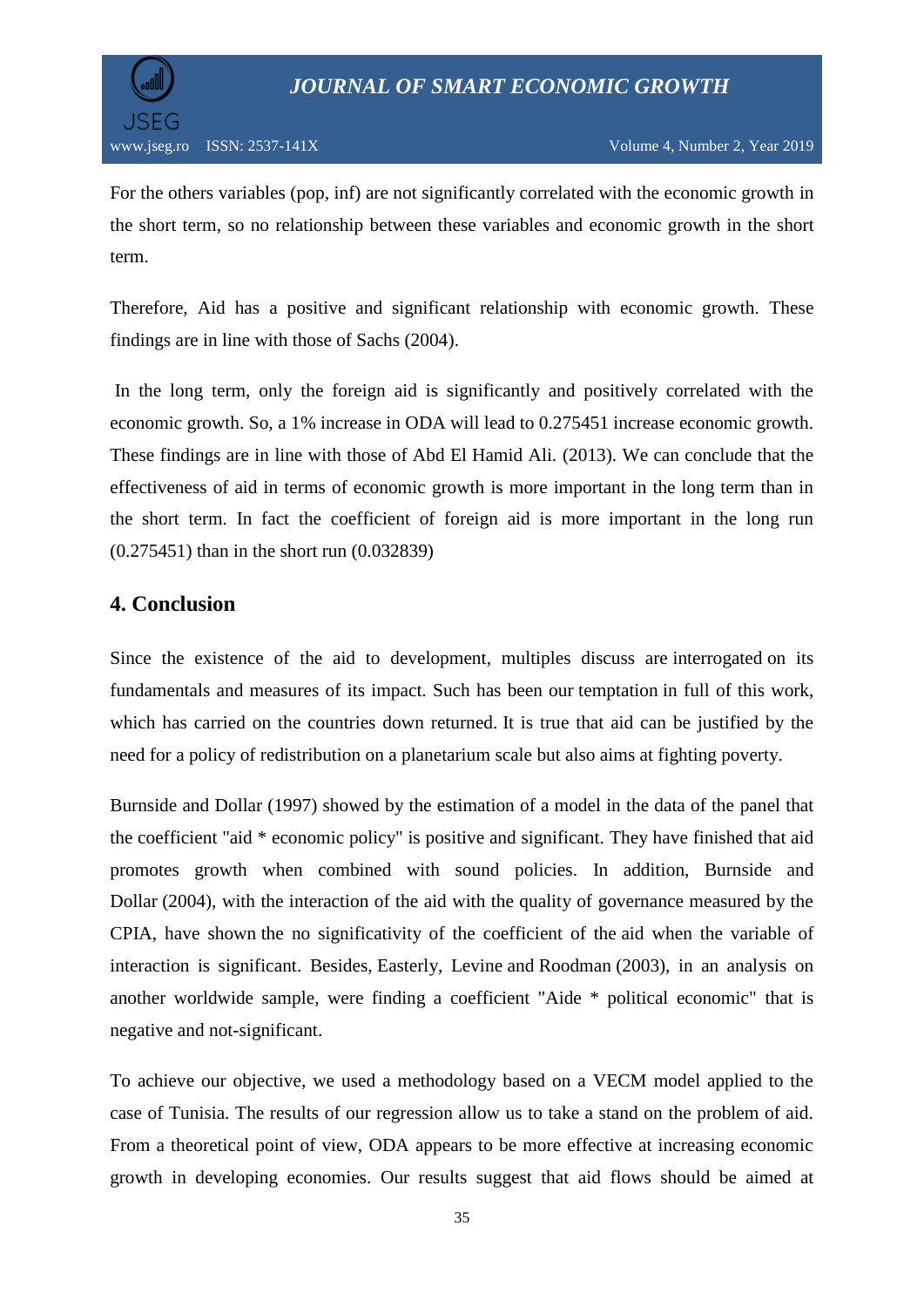

improving and promoting Tunisia's economic growth in the short and long term. But, the effectiveness of aid in terms of economic growth is more important in the long term than in the short term. In fact the coefficient of foreign aid is more important in the long run (0.275451) than in the short run (0.032839). So, in the working frame, we confirmed the thesis of Burnside Dollar on the positive effect of aid on economic growth, in the case of Tunisia.

So, to improve the effectiveness of aid in terms of economic growth, the Tunisian government must focus its attention on the proper management of aid received, in the sense that it must be directed towards investment rather than consumption. Moreover, the Tunisian government should emphasize the role of control and audit in administrative institutions, public or private, to ensure the correct use of the aid received.

**CONFLICTS OF INTEREST AND PLAGIARISM:** The authors declare no conflict of interest and plagiarism.

#### **REFERENCES**

- 1. Abd El Hamid Ali. H (2013). "Foreign Aid and Economic Growth in Egypt: A Cointegration Analysis" International Journal of Economics and Financial Issues 3, 743-751.
- 2. Alesina, A& Dollar. D (2000). "Who Gives Foreign Aid to Whom and Why?", Journal of Economic Growth, vol. 5, 1, p. 33-63.
- 3. Amprou. J & Chauvet. L(2007). " Débats sur l"efficacité de l"aide: fondements et nouveaux enjeux" , Document de travail AFD.
- 4. Amprou. J & Chauvet cave, L. (2007). "Debates on the effectiveness of aid: foundations and new challenges", Working Document of AFD.
- 5. Arndt. C and Jones. S, (2015) "Assessing Foreign Aid"s Long-Run Contribution to Growth and Development",World Development 69, 6–18 .
- 6. BanqueMondiale(1998). "Assessing Aid: What Works, What Doesn"t and Why", World Bank Policy Research Report, Oxford University Press, Oxford.
- 7. Burnside, C &Dollar.D (1997)."Aid, Policies, and Growth", Policy Research Working paper No. 1777.
- 8. Burnside. C & Dollar.D (2004)."Aid, Policies and Growth: A Reply", American Economic Review, 94 (3), 781-784.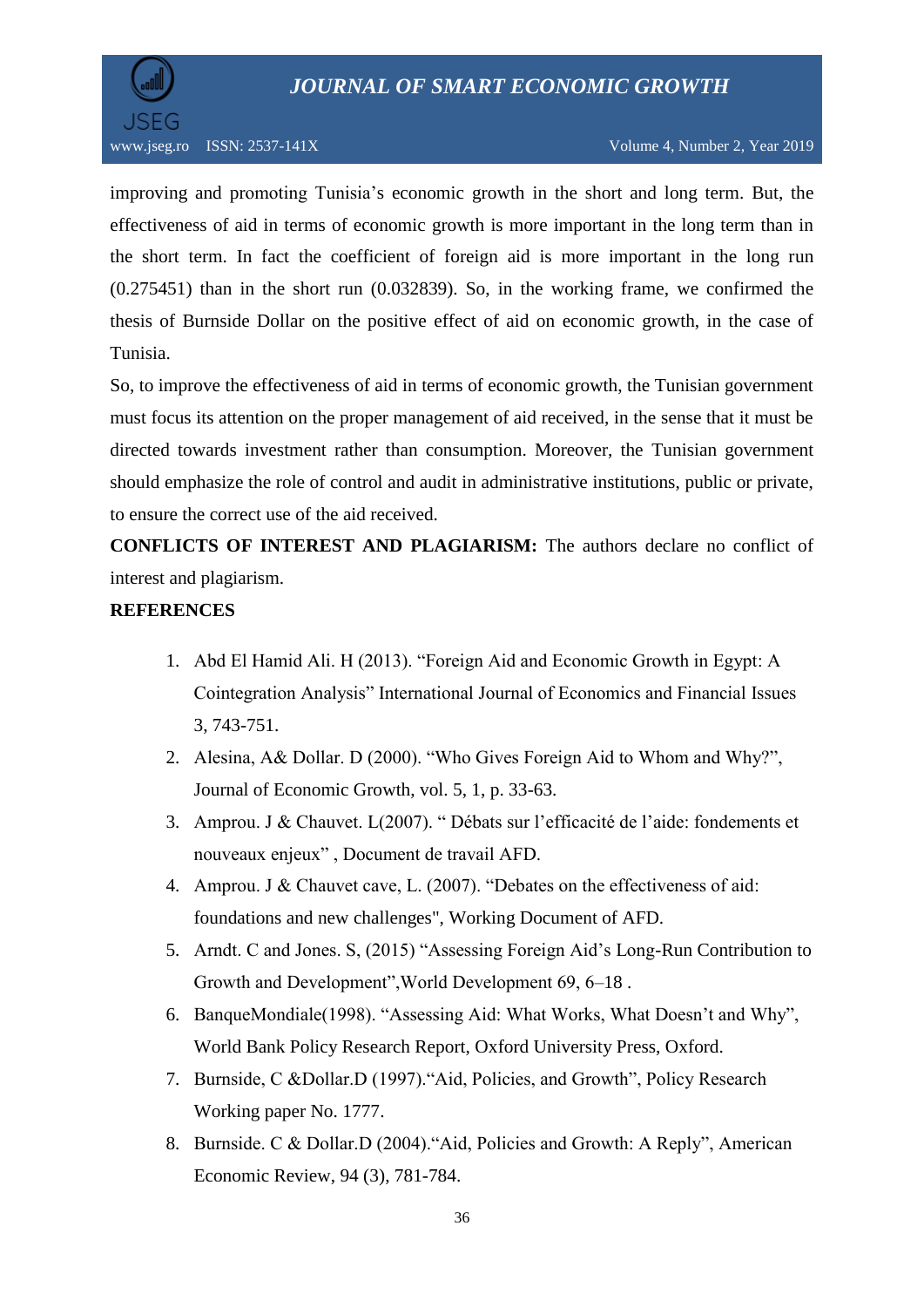

- 9. Burnside. C & Dollar.D (2000), "Aid, Policy and Growth". American Economic Review, 90 (4), 847-868 .
- 10. CHATTI, O. (2010). "Gouvernance et croissance économique", Centre d"Etudes en Macroéconomie et Finance Internationale de l"UNIVERSITE DE NICE SOPHIA-ANTIPOLIS.
- 11. Collier, P&Dehn, J. (2001). "Aid, Shocks, and Growth." Working Paper, World Bank No. 2688.
- 12. Collier, P&Dollar, D. (2002). "Aid Allocation and Poverty Reduction." European Economic Review 46 (8): 1475–1500.
- 13. Collier, P&Hoeffler, A. (2002) "Greed and Grievances in Civil Wars",Center for the Study of African Economies, Working Paper No. P2002–01.
- 14. Collier. P&J. Dehn (2001). "Aid, Shocks and Growth", World Bank, Development Research Group, Washington D.C.
- 15. Do, QuyToan& Lakshmi Iyer (2003). "Land Rights and Economic Development: Evidence from Viet Nam", World Bank Working Paper No. 3120.
- 16. Easterly W.; Levine R.;&Roodman, D. (2004). "New Data, New Doubts: A Comment on Burnside and Dollar"s "Aid, Policies, and Growth", American Economic Review 94 (3): 774–80.
- 17. Easterly, W., R. Levine &D. Roodman (2003). "New Data, New Doubts: Revisiting "Aid, Policies and Growth", CGD Working Paper No. 26, June 2003, Centre for Global Development, Washington, D.C. (forthcoming American Economic Review).
- 18. Easterly, William (2001). "The Elusive Quest for Growth: Economists" Adventures and Misadventures in the Tropics" MIT Press Easterly, William and Stanley Fischer (2001) "Inflation and the Poor", Journal of Money, Credit and Banking, Ohio State University Press, vol. 33(2), pages 160-78.
- 19. Easterly, William (2003) "Can Foreign Aid Buy Growth?" Journal of Economic Perspectives 17 (3): 23-48.
- 20. GUILLAUMONT, P. (2000). "Making Aid More Effective in Reducing Poverty: Comment", in Governance, Equity and Global Markets, Proceedings of the Annual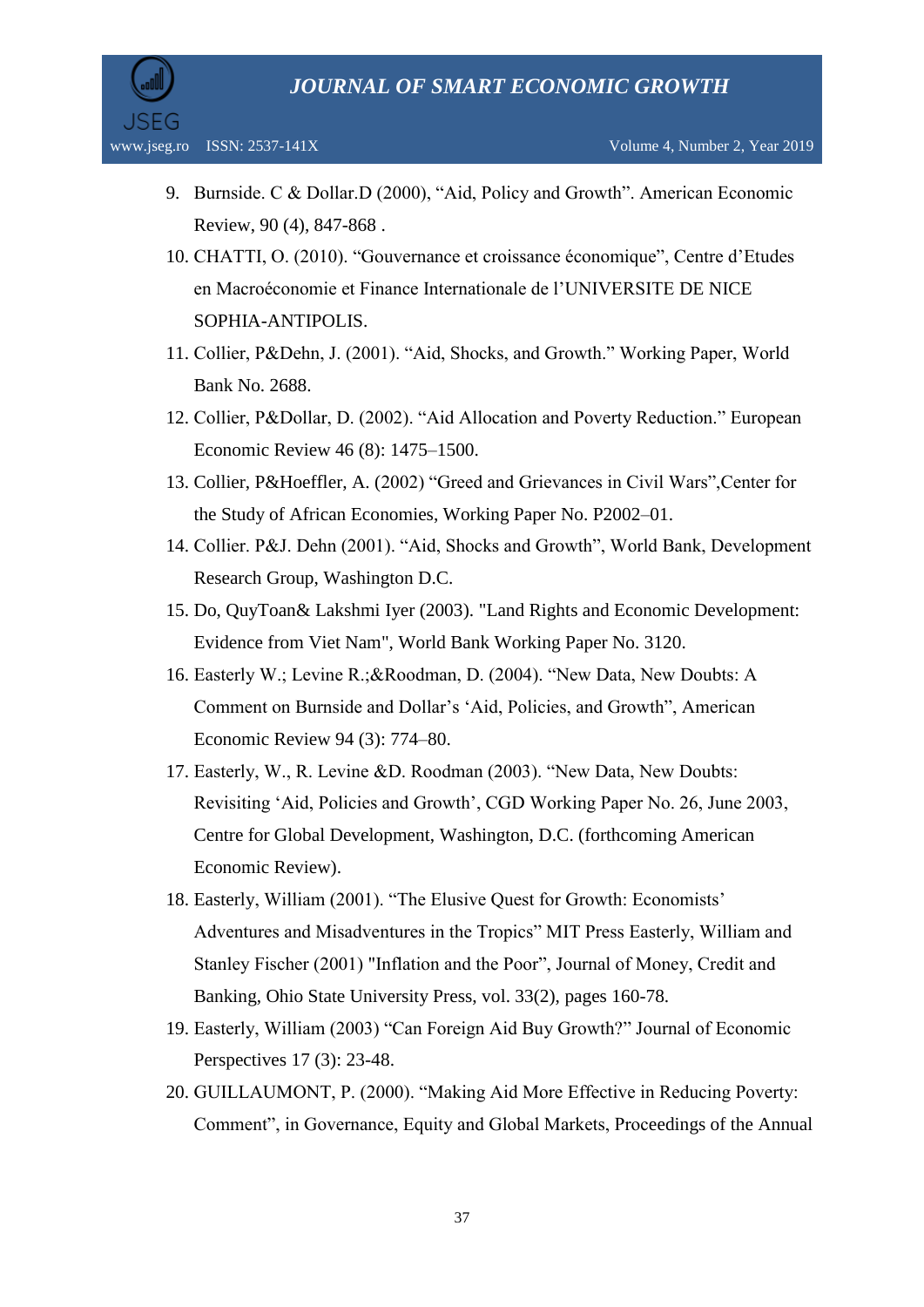Bank Conference on Development Economics in Europe, La Documentation Française, Paris.

- 21. GUILLAUMONT, P. (2001). "On the Economic Vulnerability of Low Income Countries", Etudes et Documents E 2001.02, CERDI, Clermont-Ferrand.
- 22. GUILLAUMONT, P. (2004). " Juger de la sélectivité de l"aide : de meilleures évaluations sont nécessaires », mimeo, CERDI, Clermont-Ferrand.
- 23. Joseph E. Stiglitz (2002). "Globalization and Its Discontents", Economic Notes, 32(1):123-142 .
- 24. Moolio. P et Kong. S, (2016). "Foreign Aid and Economic Growth: Panel Cointegration Analysis for Cambodia, Lao PDR, Myanmar, and Vietnam", Athens Journal of Business and Economics 2 (4), 417-128 .
- 25. Mosley P., (1980). "Aid, Savings and Growth Revisited", Oxford Bulletin of Economics and Statistics 42(2), 79-95.
- 26. Resnick, D; Birner, R. (2005). " Does good governance contribute to pro-poor growth?: a conceptual framework and empirical evidence from cross-country studies", Proceedings of the German Development Economics Conference, Kiel 2005 5, Vereinfür Social politik, Research Committee Development Economics .
- 27. SACHS, J. (2004)."Ending Africa"s Poverty Trap", Brookings Papers on Economic Activity 204 (1), pp. 117-240.
- 28. Sachs, J.; McArthur, J. W.; Schmidt-Traub, G.; Kruk, M.; Bahadur, C.; Faye, M.; and McCord, G. (2004). "Ending Africa"s Poverty Trap." Brookings Papers on Economic Activity, No. 1: 117–240.
- 29. Sachs, Jeffrey and Andrew Warner (2001)."The Curse of Natural Resources," European Economic Review, 45, 827-838.
- 30. Tiba, S, Omri and Frikha, M. (2015)."The four way linkage between renewable energy environmental quality, trade and economic growth: a comparative analysis between high and middle-income countries", Energy Systems 7, 103-144.
- 31. World Bank (2003). "World Development Report 2003, Sustainable Development in a Dynamic World: Transforming Institutions, Growth, and the Quality of Life", (New York: Oxford University Press).